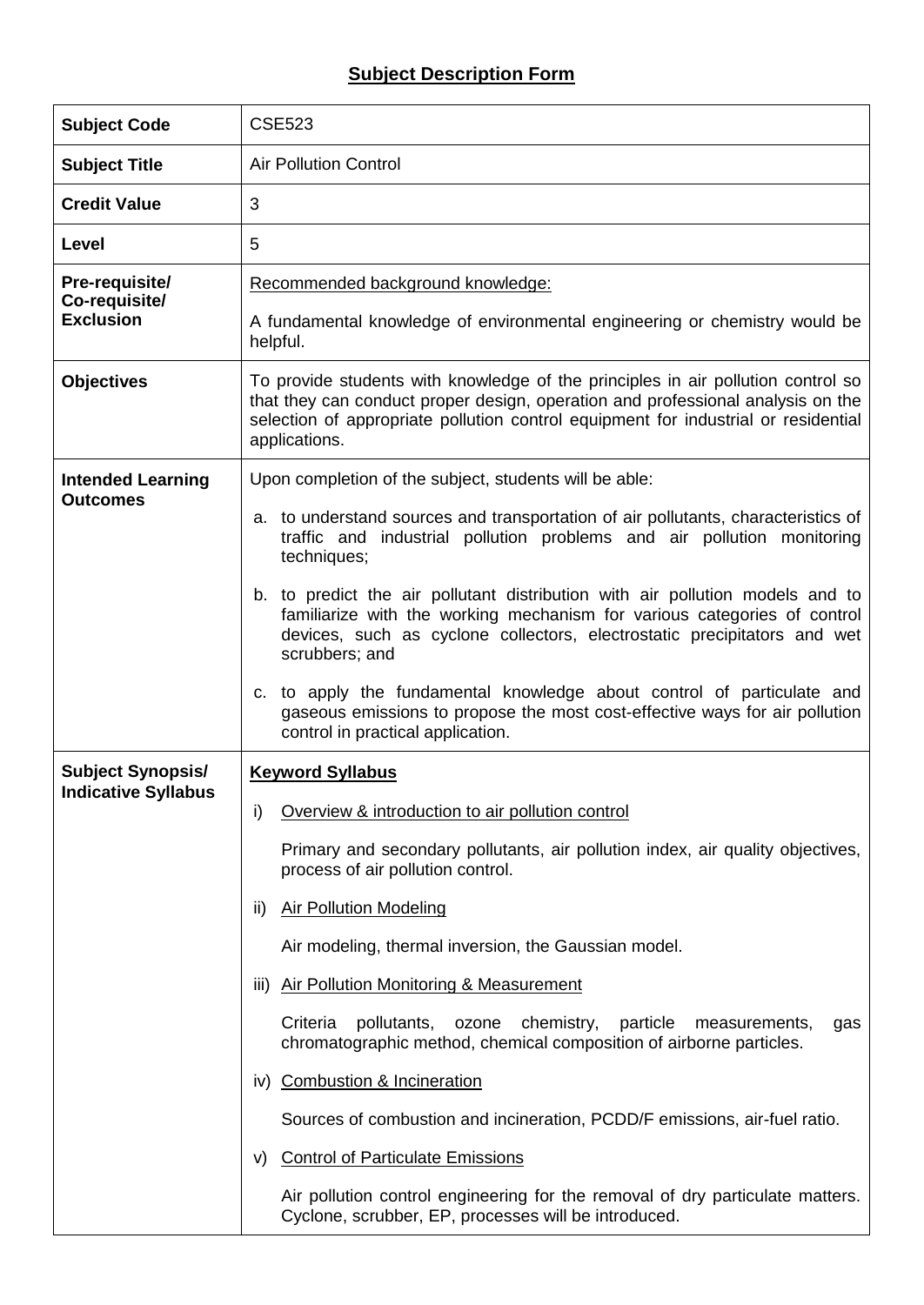|                                                                                             | vi) Control of Gaseous Emissions                                                                                                                                                                                                                                                                                                                                                                                                                                                                                                                                                                                                                                                                                                                                     |                |                                                                                      |            |             |  |  |  |
|---------------------------------------------------------------------------------------------|----------------------------------------------------------------------------------------------------------------------------------------------------------------------------------------------------------------------------------------------------------------------------------------------------------------------------------------------------------------------------------------------------------------------------------------------------------------------------------------------------------------------------------------------------------------------------------------------------------------------------------------------------------------------------------------------------------------------------------------------------------------------|----------------|--------------------------------------------------------------------------------------|------------|-------------|--|--|--|
|                                                                                             | Air pollution control engineering for the removal of gaseous pollutants $(NOx)$ ,<br>SO <sub>2</sub> , VOC, Dioxins).                                                                                                                                                                                                                                                                                                                                                                                                                                                                                                                                                                                                                                                |                |                                                                                      |            |             |  |  |  |
| <b>Teaching/Learning</b><br>Methodology                                                     | A series of lectures will be given to introduce the principles of air pollution<br>control. The lectures will cover the nature and characteristics of air pollution, air<br>pollution modeling and the mechanism of particulate and gaseous pollutants<br>control. Simultaneously, two assignments should be finished by students in<br>order to fully capture the main contents of air pollution control.<br>Tutorials will provide a platform for students to solve any problems relating to the<br>contents of the lecture.<br>Laboratory works will provide students with opportunities to carry out real<br>experimental for air modeling and monitoring various air pollutants.<br>Case study includes preparation of presentation and report. Students should |                |                                                                                      |            |             |  |  |  |
|                                                                                             | make critical literature reviews cooperatively about local or global air pollution<br>cases.                                                                                                                                                                                                                                                                                                                                                                                                                                                                                                                                                                                                                                                                         |                |                                                                                      |            |             |  |  |  |
| <b>Assessment</b><br><b>Methods in</b><br><b>Alignment with</b><br><b>Intended Learning</b> | Specific assessment<br>methods/tasks                                                                                                                                                                                                                                                                                                                                                                                                                                                                                                                                                                                                                                                                                                                                 | %<br>weighting | Intended subject learning<br>outcomes to be assessed (Please<br>tick as appropriate) |            |             |  |  |  |
| <b>Outcomes</b>                                                                             |                                                                                                                                                                                                                                                                                                                                                                                                                                                                                                                                                                                                                                                                                                                                                                      |                | a.                                                                                   | b.         | $C_{\cdot}$ |  |  |  |
|                                                                                             | 1. Continuous Assessment                                                                                                                                                                                                                                                                                                                                                                                                                                                                                                                                                                                                                                                                                                                                             | 40%            | $\sqrt{ }$                                                                           | $\sqrt{ }$ | $\sqrt{ }$  |  |  |  |
|                                                                                             | 2. Written Examination                                                                                                                                                                                                                                                                                                                                                                                                                                                                                                                                                                                                                                                                                                                                               | 60%            | $\sqrt{ }$                                                                           |            |             |  |  |  |
|                                                                                             | Total                                                                                                                                                                                                                                                                                                                                                                                                                                                                                                                                                                                                                                                                                                                                                                | 100%           |                                                                                      |            |             |  |  |  |
|                                                                                             | Explanation of the appropriateness of the assessment methods in assessing the<br>intended learning outcomes:<br>The continuous assessment will be based on 2 assignments (30%) and<br>laboratory/field reports (10%).                                                                                                                                                                                                                                                                                                                                                                                                                                                                                                                                                |                |                                                                                      |            |             |  |  |  |
|                                                                                             | Written examination is evaluated by final examination.                                                                                                                                                                                                                                                                                                                                                                                                                                                                                                                                                                                                                                                                                                               |                |                                                                                      |            |             |  |  |  |
|                                                                                             | Students must attain at least Grade D in both coursework and final examination<br>(whenever applicable) in order to attain a passing grade in the overall result.                                                                                                                                                                                                                                                                                                                                                                                                                                                                                                                                                                                                    |                |                                                                                      |            |             |  |  |  |
| <b>Reading List and</b><br><b>References</b>                                                | <b>Books</b><br>J.C. Mycock, J.D. McKenna, L. Theodore, Handbook of Air Pollution Control<br>Engineering and Technology, Boca Raton: CRC Press, c1995. Call#<br>TD883.M93 1995.                                                                                                                                                                                                                                                                                                                                                                                                                                                                                                                                                                                      |                |                                                                                      |            |             |  |  |  |
|                                                                                             |                                                                                                                                                                                                                                                                                                                                                                                                                                                                                                                                                                                                                                                                                                                                                                      |                |                                                                                      |            |             |  |  |  |
|                                                                                             | L.K. Wang, N.C. Pereiea, Y.-T. Hung, Air Pollution Control Engineering, Totowa,<br>N.J.: Humana Press, c2004. Call# TD883.A56 2004.<br>Noel De Nevers, Air Pollution Control Engineering, Long Grove, Illinois:<br>Waveland Press, 2017 Third Edition, 2017. Call# TD883. D42 2017.                                                                                                                                                                                                                                                                                                                                                                                                                                                                                  |                |                                                                                      |            |             |  |  |  |
|                                                                                             |                                                                                                                                                                                                                                                                                                                                                                                                                                                                                                                                                                                                                                                                                                                                                                      |                |                                                                                      |            |             |  |  |  |
|                                                                                             | Thad Godish, Wayne T. Davis, Joshua S. Fu, Air Quality, Boca Raton: Taylor &                                                                                                                                                                                                                                                                                                                                                                                                                                                                                                                                                                                                                                                                                         |                |                                                                                      |            |             |  |  |  |